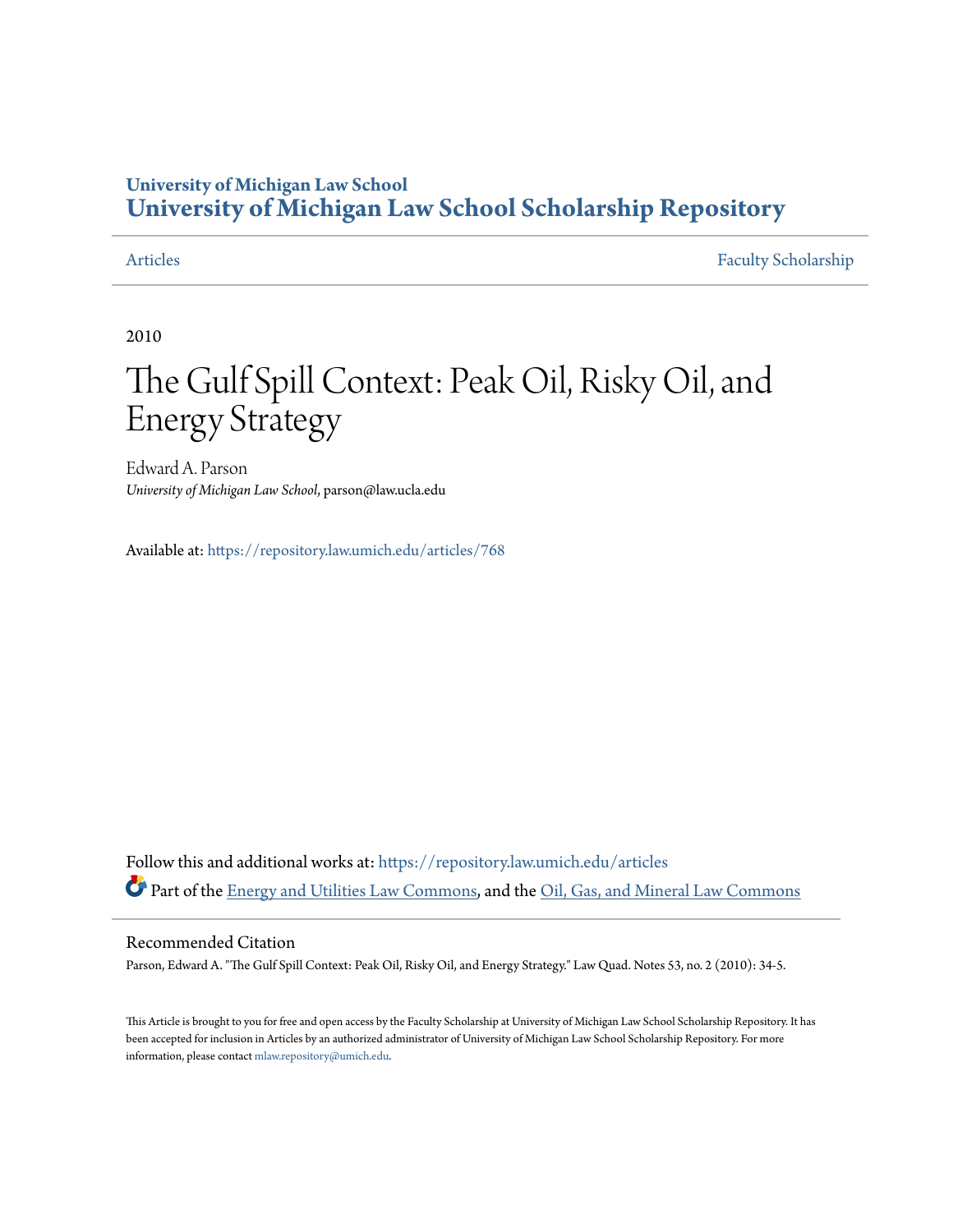## F a c u l t y V I E W S

# THE GULF SPILL **CONTEXT:**

### Peak Oil, Risky Oil, and Energy Strategy

### By Edward R. Parson

I'm going to begin this discussion of the Gulf oil spill by backing up and placing this catastrophe in the context of larger-scale problems with current energy policy, in the United States and globally.

As shocking as the situation in the Gulf of Mexico may be, in this broader context it must be regarded as a normal event. That's not to say that it's normal in relation to past experience. Rather, the Gulf spill is "the new normal," in the sense that our current energy strategy—or lack thereof—will make such events increasingly likely, even if we assume conditions of effective regulation and



responsible compliance that evidently were not present on the Deepwater Horizon.

The BP operation was 40 miles offshore, in water 5,000 feet deep, and yet it was far from being the most extreme of today's drilling locations. Plenty of wells are operating and in development deeper and farther offshore. The current record holder is in 10,000 feet of water, nearly twice the depth of BP's well.

Why are we pursuing resources in such difficult places? Partly because technology makes it possible; and partly because oil prices and supply constraints, current and anticipated, make it worth going after these resources.

The U.S. and world economies depend on fossil fuels for more than 80 percent of their total energy supplies, and for almost 100 percent of their transportation fuels. Yet even as world demand grows, particularly in the economies of Asia, production of easily extractable oil from easily reached places is in decline. Consequently, market conditions are forcing production toward increasingly remote, sensitive, and dangerous places, continually pushing the limits of advancing technology.

Absent a concerted move in a different direction, these trends will continue, bringing ever smaller extensions to the lifespan of these finite resources, at the price of increasing risk and environmental harm. On this trajectory, events like the Gulf spill may well become commonplace.

This is a global energy crisis—but we appear not to be noticing, largely because it is so unlike the energy crises of the 1970s. Those came on fast, triggered by individual acts and political events such as the OPEC embargo of 1973 and the Iranian supply disruption in the 1979 revolution.

This one, by contrast, is slow and structural, driven by the gradual but inexorable divergence between growing global demand and increasingly scarce and difficult supply, and it will have no simple or quick resolution. It cannot be reversed by any single act, such as persuading OPEC to lift its embargo, or by increasing U.S. domestic production, since there simply isn't enough available.

Rather, the only possible response is to reduce dependence on scarce energy sources through large-scale shifts in both demand (using less energy through efficiency improvements and other adjustments) and supply (developing new resources). This will mean higher—but not necessarily unreasonable—energy prices. Given a strong program of research, technology development, and investment, there are plenty of opportunities to achieve the required new energy supplies and demand reductions.

But there are perils on this path. We face not just one slow-moving energy crisis but two: the crisis of energy supply security as conventional oil and gas sources decline, and the crisis of climate change from the carbon dioxide  $(CO<sub>2</sub>)$  emissions that are tightly linked to fossil-fuel use. These two crises are related, but they are not the same, and we must solve them both. Unfortunately, some widely supported solutions to the problem of energy supply security would not only fail to solve the problem of climate change but would make it much worse.